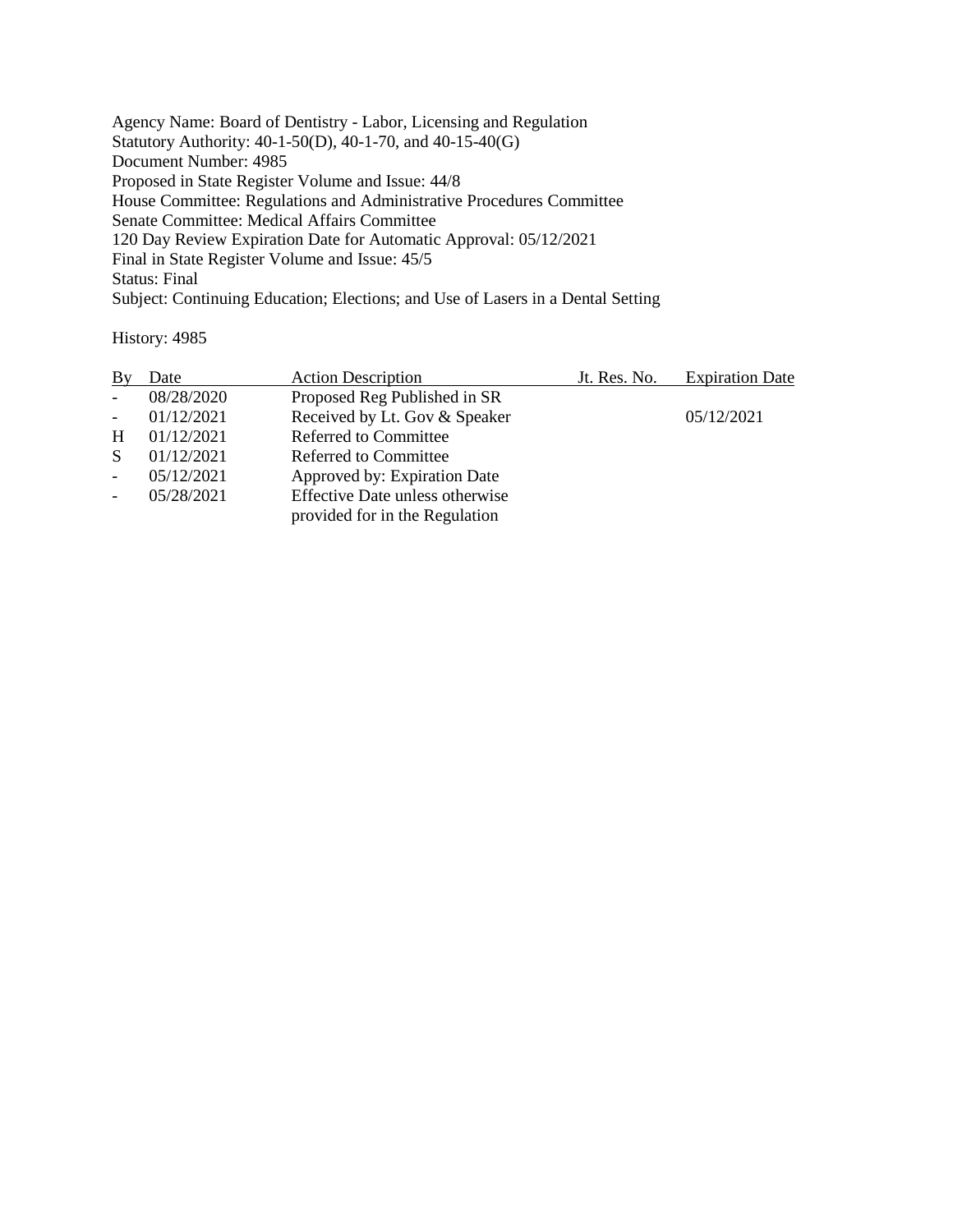# Document No. 4985 **DEPARTMENT OF LABOR, LICENSING AND REGULATION BOARD OF DENTISTRY**

## CHAPTER 39

Statutory Authority: 1976 Code Sections 40-1-50(D), 40-1-70, and 40-15-40(G)

39-5. Registration of Licenses or Certificates

39-6. Annual Election of the Board.

39-9. Use of Lasers in a Dental Setting. (New)

#### **Synopsis:**

The South Carolina Board of Dentistry proposes to amend: R.39-5(F)(1) regarding obtaining continuing education online; R.39-5(F)(3) regarding continuing education requirements related to CPR; and R.39-6 regarding elections. The Board further proposes to add a regulation regarding the use of lasers in a dental setting.

A Notice of Drafting was published in the *State Register* on July 24, 2020.

## **Instructions:**

Replace regulations as shown below. All other items and sections remain unchanged.

## **Text:**

39-5. Registration of Licenses or Certificates.

A. Every licensed dentist or dental hygienist and every registered technician shall keep the Board informed of their current mailing address.

B. The Board will notify any dentist, dental hygienist or technician of the expiration of his/her license or certificate.

C. Any person whose license or certificate has expired and who wishes to have the same reinstated must notify the Board of this in writing. Such notification must set forth the reasons for seeking to have the same reinstated and the reasons why the same has expired. Thereafter the Board may require a reexamination of the person whose license or certificate has expired or may require the person to appear before the Board and explain why the license or certificate has expired.

D. In Section 40-15-170 of the Code of Laws of South Carolina, 1976, there is a requirement that affects your license: "The license of a dentist or dental hygienist who does not either reside or practice in South Carolina for a period of six successive years shall be deemed inactive. Provided, that the time spent in active service by any person in the armed forces or public health service of the United States or with the Veterans' Administration shall not be construed as absence from or failure to practice in the State. Relicensing after an absence of over six years can be made at the discretion of the Board upon proof of high professional fitness and moral character."

E. Relicensing can be made at the discretion of the Board upon proof of high professional fitness and moral character.

F. Each licensed dentist, licensed dental hygienist and registered dental technician shall complete as a requirement for relicensure the following accredited continuing education on a two-year continuous cycle basis. The licensee/registrant shall certify on the relicensure/registration form that he/she has taken and can verify the required number of hours specified below. Verification shall be in the form of a record of courses taken, continuing hours earned, the date, sponsor and subject matter of the courses. This material shall be maintained for a period of three years from the date of verification to the Board upon licensure/reregistration and, upon request of the State Board or its representative, the licensee/registrant shall provide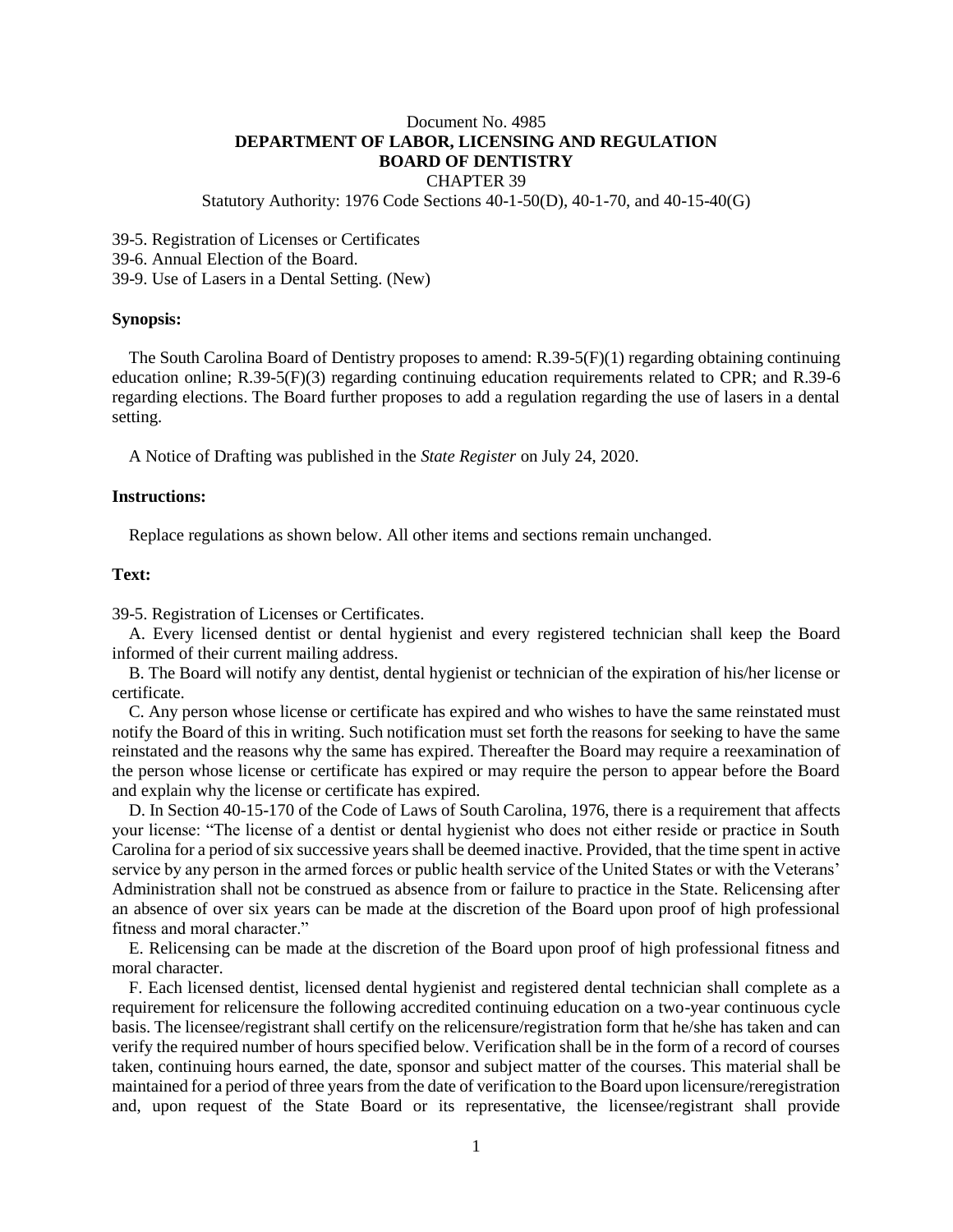documentation in the form of certificates or attendance or letters from course sponsors as proof of attendance.

(1) All dentists shall complete a minimum of fourteen (14) continuing education hours per year or twenty-eight (28) continuing education hours over two (2) years; dental hygienists shall complete a minimum of seven (7) continuing education hours per year or fourteen (14) over two (2) years; dental technicians shall complete a minimum of four (4) continuing education hours per year or eight (8) continuing education hours over two (2) years, in order to be eligible for relicensure or reregistration. Upon licensure by examination of this State, dentists, dental hygienists and dental technicians shall be exempt from continuing education requirements for the first relicensure period. Fifty percent (50%) of the required continuing education hours must be obtained via live, in-person attendance. Interactive webinars are considered live or in-person continuing education hours. The remaining fifty percent (50%) of the required continuing education hours can be earned via online computer seminars.

(a) All licensed dentists and dental hygienists must have at least two (2) hours of their required continuing education be dedicated to sterilization and infection control.

(b) It is the responsibility of all dentists to ensure that their auxiliary staff who may be exposed to blood and other body fluids require and provide two (2) hours biennially of continuing education on sterilization and infection control and maintain records of such training.

(2) The continuing education hours must be courses related to the procedures approved for each licensee/registrant such as

(a) medical and scientific subjects;

(b) clinical and technical subjects;

- (c) risk management and infection control;
- (d) dental radiology;
- (e) CPR, diet and nutrition.

(3) All dentists and dental hygienists must have completed an approved CPR course within two (2) years of licensure or renewal. Thereafter, all dentists and dental hygienists must be recertified in CPR once every two (2) years. Yearly recertification is not required, but can be used as continuing education hours any time.

(4) Programs that meet the general requirement of Section 2 may be developed and/or endorsed by organizations and agencies such as:

(a) the American Dental Association, Academy of General Dentistry, American Dental Hygienists' Association, American Dental Assistants' Association, National Association of Dental Laboratories, or their local societies and associations;

(b) national, state, local, district dental specialty organizations recognized by the American Dental Association;

(c) dental colleges or schools accredited by the American Dental Association;

(d) other organizations, schools, and agencies approved by the State Board of Dentistry.

(5) Each dentist, dental hygienist and dental technician licensed/registered by the Board who is not exempt from this regulation, at the time of filing his application for renewal of his license/registration, shall certify on the reregistration form that he/she has taken and can verify the required number of hours. A record of the courses taken, continuing education hours earned, date, sponsor, and subject matter shall be retained for a minimum of three (3) years from the date of attendance. Upon request, the applicant shall provide documentation in the form of certificates of attendance or letters from course sponsors, to the Board as proof of attendance.

(6) Failure to comply with this mandatory continuing education requirement may result in disciplinary action by the Board against the applicant.

(7) In individual cases involving extraordinary hardship or extenuating circumstances, disability or illness, all or any part of the requirements may be waived, modified or extended by the Board. Any applicant shall be eligible for waiver or extension who, upon written application to the Board and for good cause shown, demonstrates that they are unable to participate in a sufficient number of regular continuing educational programs for licensure/registration.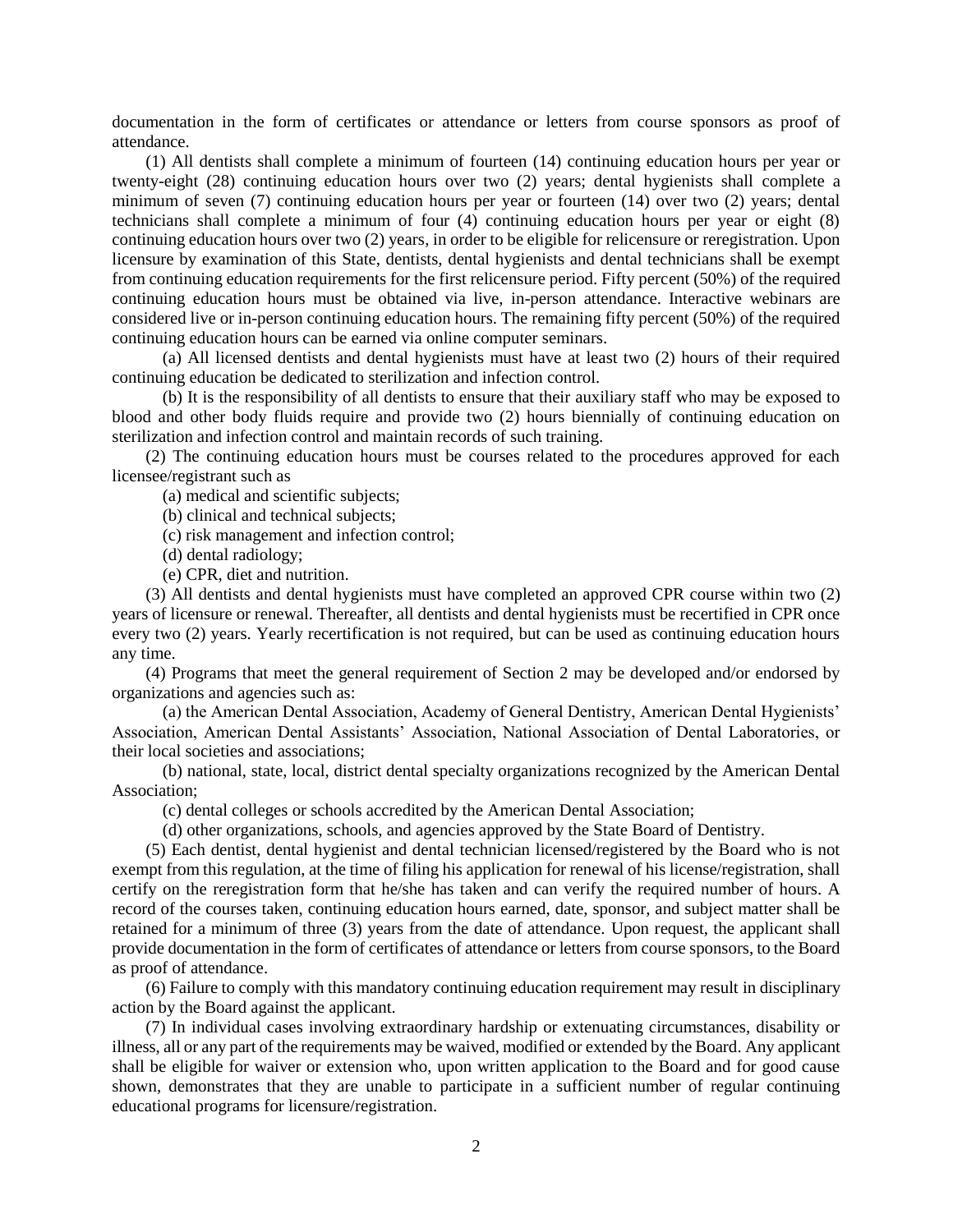(8) The Board shall have the authority to decide if a course meets its accreditation criterion, if a question arises.

#### 39-6. Annual Election of the Board.

Dentists qualified to vote in accordance with the Board's records will be noticed in March of the upcoming Congressionally-assigned board seat elections. Nominations of candidates shall be made to the Board by written petition signed by not less than fifteen dentists qualified to vote in the election. Any person who is nominated by valid petition may withdraw his name by written notice to the Board. If only one candidate is nominated, he shall be declared elected. If more than one candidate is nominated, ballots shall be prepared with the names of the nominees in alphabetical order. The candidate receiving the majority of the ballots received by the Board, in the allotted time, will be declared elected. Voters will be allowed approximately ten days to cast their ballot.

Dental hygienists qualified to vote in accordance with the Board's records will be noticed in March of the appropriate year (once every six years) of the Board seat election. Nominations of candidates shall be made to the Board by written petition signed by not less than fifteen dental hygienists qualified to vote in the election. Nominations must be received by the Board within thirty days from the date of the notice announcing the election. Any person who is nominated by valid petition may withdraw their name by written notice to the Board. If only one candidate is nominated, she shall be declared elected. If more than one candidate is nominated, ballots shall be prepared with the names of the nominees in alphabetical order. The candidate receiving the majority of the ballots received by the Board in the allotted time will be declared elected. Voters will be allowed approximately ten days to cast their ballots.

Annual elections for officers of the Board shall be conducted by the Board at the first meeting held in each calendar year.

39-9. Use of Lasers in a Dental Setting.

A. The requirements contained herein do not apply to the use of non-adjustable laser units used for the purposes of diagnosis and curing.

B. Only a dentist may employ a laser capable of the removal of hard and/or soft tissue in the treatment of a dental patient.

C. A dental hygienist may only use a laser under the direct supervision of a dentist, and the hygienist's use of the laser must be limited to pocket disinfection at settings that preclude hard and soft tissue removal, except for incidental gingival curettage.

D. Use of a laser:

(1) Prior to utilizing a laser, a licensee must first successfully complete training that covers, at a minimum, laser physics, safety, and appropriate use of the laser. A licensee must also complete an interactive training that addresses operation of the specific laser(s) utilized in the practice. The initial training must include a minimum of 12 hours of instruction and must be obtained through a course provided or recognized by any of the following organizations (or a successor organization):

(a) The Commission on Dental Accreditation (CODA);

(b) The American Dental Association (ADA) Continuing Education Recognition Program (CERP);

(c) The Academy of General Dentistry (AGD) Program Approval for Continuing Education (PACE); or

(d) The American Medical Association (AMA).

A dental licensee who has more than three (3) years of experience using lasers is exempt from the training requirements set forth in Reg. 39-9 provided that the three (3) years of experience is obtained prior to January 1, 2021.

(2) A licensee utilizing a laser, other than what is described in Section A, must maintain evidence of training as required herein and submit such evidence to the Board upon request.

(3) All lasers must be used in accordance with accepted safety guidelines

E. When utilizing a laser pursuant to this Section, the licensee must document the following information, at a minimum, in the patient's record: